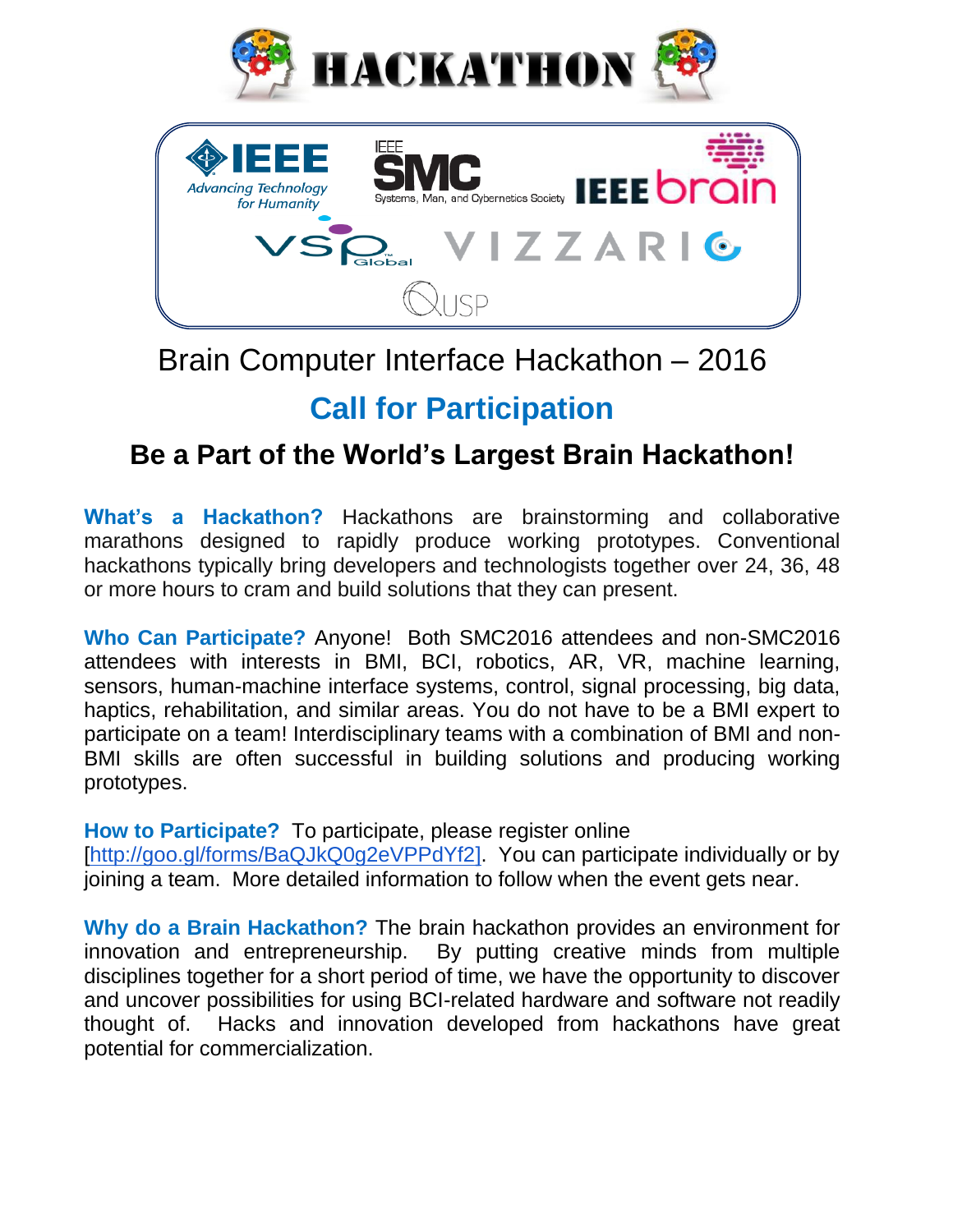

## **GENERAL INFORMATION**

- **Date:** October 8 & 9, 2016
- **Cost:** Free
- **Place:** INTERCONTINENTAL BUDAPEST, Apáczai Csere J. u. 2- 14.1052 Budapest HUNGARY
- **Register:** <http://goo.gl/forms/BaQJkQ0g2eVPPdYf2>

### **Participants:**

- Individual or Team (each up to 5 persons)
- Maximum participants: 130 individuals/26 teams
- IEEE members will be given priority

### **Objectives:**

- To learn State-of-the-Art Brain Technology Platforms
- To learn more about Brain Computer Interfaces, including those incorporating AR/VR, and develop creative applications.
- To participate in the World's largest Brain Hackathon

#### **Scope:**

- Integration of neurotechnology with the Internet of Things (IoT)
- Closed-loop cognitive games (including Virtual/Augmented Reality, VR/AR
- Sensor to Cloud Communications and Advanced AI for Analysis
- Active control of robotic devices using BMI
- **Awards:** Over **\$8,000** in prizes in cash and hardware prizes, including at least \$5000 in Vizzario/VSP Brain Hackathon Prizes, a \$1000 IEEE Brain Initiative Brain Hackathon Prize, a \$1000 IEEE SMC Brain Hackathon Prize, and a \$1000 Qusp Prize.

### **Sponsors:**

Institutions:

• IEEE SMC, IEEE Brain Initiative

Industry Volunteers:

- Vizzario (organizer, management and equipment)
- Qusp (management and equipment)
- Hardware/software manufacturers (equipment and funding)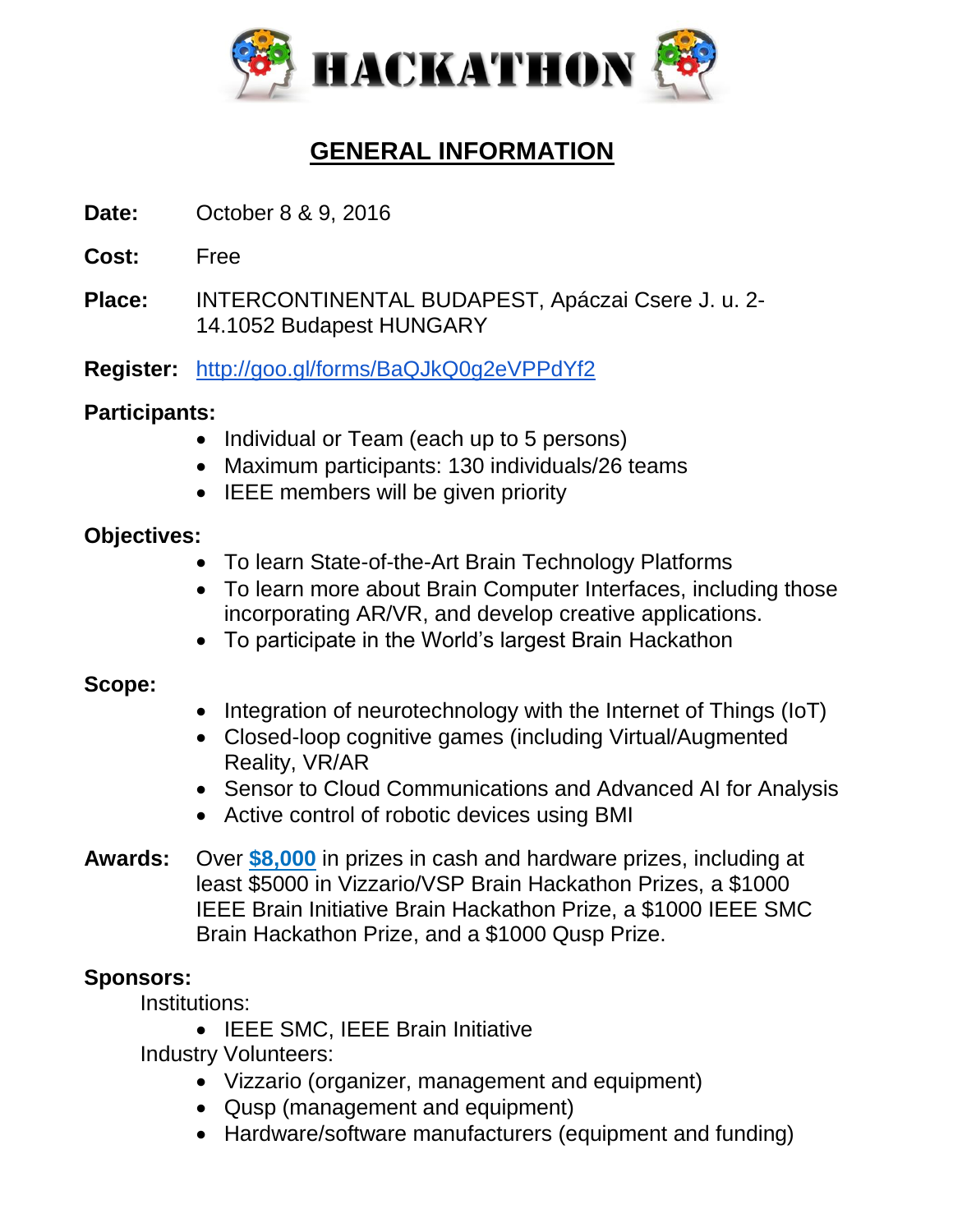

## **AGENDA**

| DAY 1, OCTOBER 8                    |                                                                                      |
|-------------------------------------|--------------------------------------------------------------------------------------|
| $9:00$ am $-11:00$ am               | Introduction and BCI technology overview, short talk<br>by Industry Entrepreneur     |
| 11:00 $am - Noon$                   | Submission of Project Title (Individual or Team)                                     |
| Noon $-1:00$ pm                     | Lunch                                                                                |
| 1:00 pm $-6:00$ pm                  | Hacking                                                                              |
| $6:00 \text{ pm} - 7:00 \text{ pm}$ | <b>Dinner</b>                                                                        |
| $7:00 \text{ pm} - 7:30 \text{ pm}$ | Q&A                                                                                  |
| $7:30$ pm $- 10:00$ pm              | Hacking, continued, mingling with Social, (open for<br>sponsorship by manufacturers) |

| DAY 2, OCTOBER 9                    |                                                            |
|-------------------------------------|------------------------------------------------------------|
| $9:00$ am $-$ Noon                  | Hacking                                                    |
| Noon $-1:00$ pm                     | Lunch                                                      |
| 1:00 pm $-$ 2:00 pm                 | Hacking, continued                                         |
| $2:00 \text{ pm} - 3:30 \text{ pm}$ | Project demos and expert panel evaluation                  |
| 3:30 pm $-$ 4:00 pm                 | <b>Awards Presentation</b>                                 |
| 6:30 pm - 9:00 pm                   | Winners have projects on display/demos at SMC<br>reception |

| <b>DAY 3. OCTOBER 10</b>   |                                                               |
|----------------------------|---------------------------------------------------------------|
| $\sqrt{N}$ Noon $-5:30$ pm | Winners have projects on display/demos at SMC BMI<br>Workshop |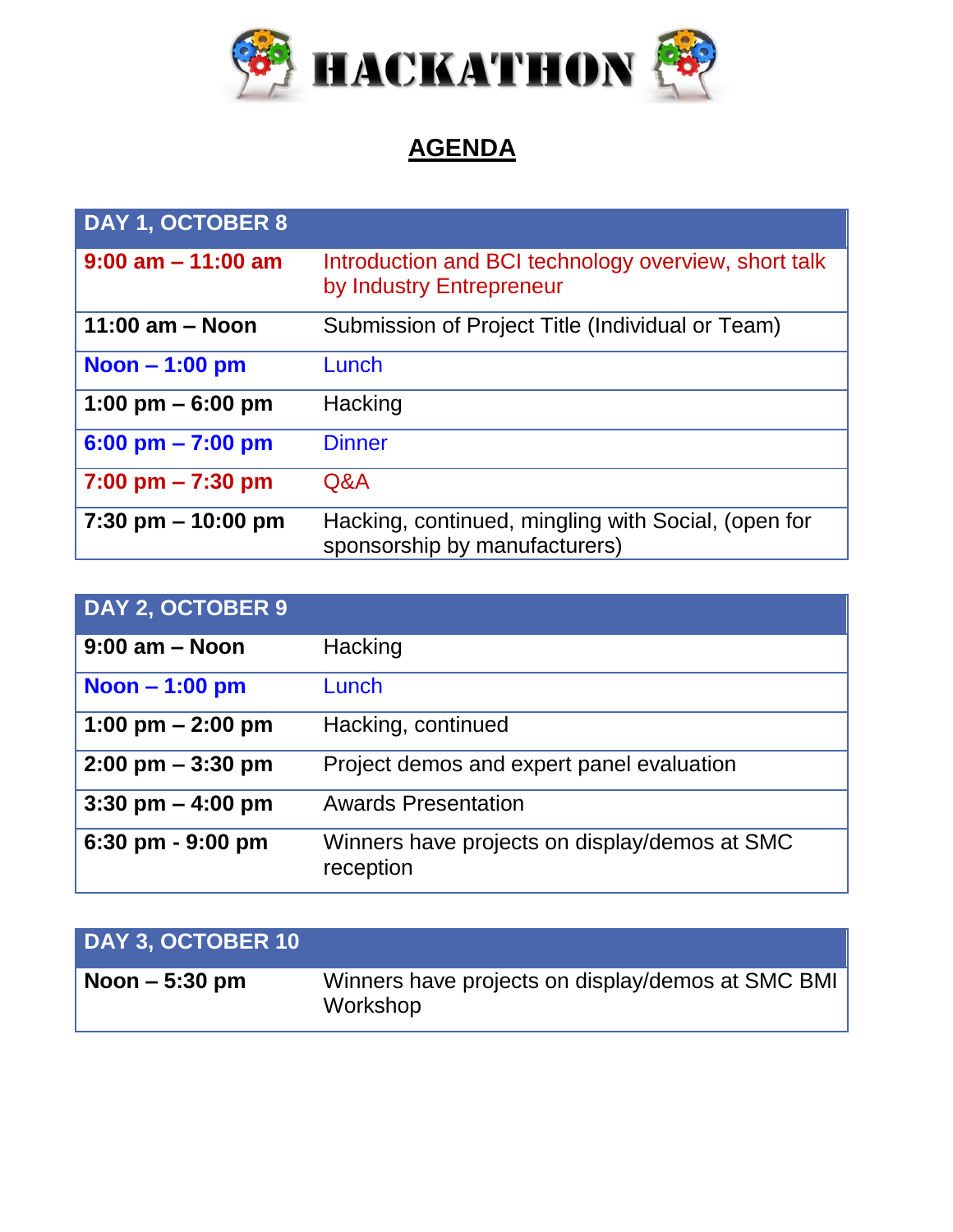

## **PREPARATION FOR THE HACKATHON**

Please follow the suggested recommendations:

- Register online (free)
- Pick team to join
- Plan project
- Learn about BCI systems used (see table below)

# **HARDWARE CHOICES THAT MAY BE AVAILABLE**

## **SOFTWARE CHOICES THAT MAY BE AVAILABLE** Vizzario SDEP (Python, Java) NeuroPype CE (Python) BCILAB (Matlab) NeuroScale Cloud BCI Platform (Multi-platform) Lab Streaming Layer (Multi-platform) iOS **Android** Oculus SDK HTC Vive StreamVR SDK AWS Managed Services Google Cloud Platform (GCP)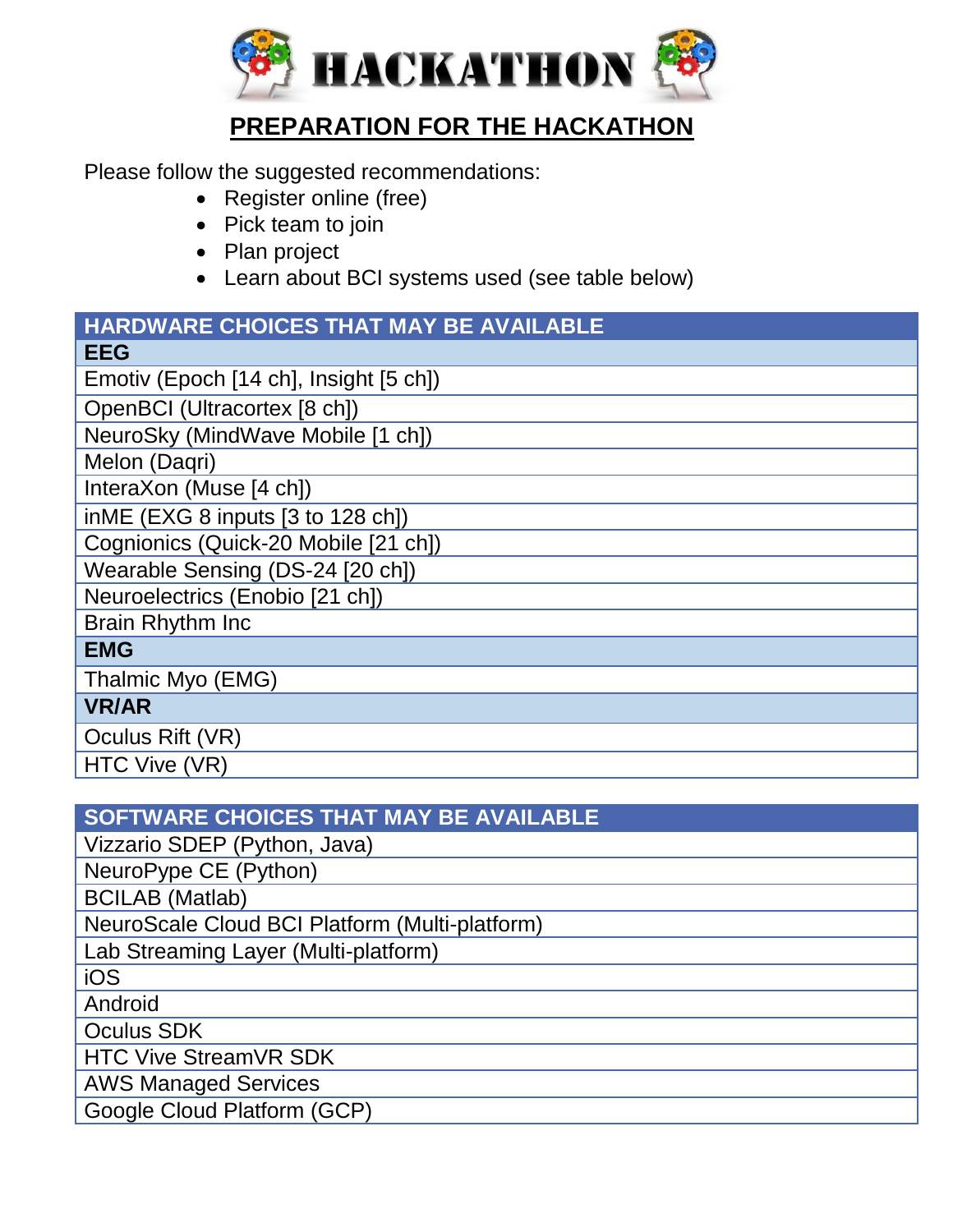

## **PREPARATION FOR THE HACKATHON (cont'd)**

Vizzario's platform and equipment at the Budapest Hackathon will be focused on Vision and its role in the Brain-Machine Interface. Specifically, we will be exploring techniques to derive insights from the unique relationship between the eye and brain. These techniques will involve the use of Vizzario's Sensory Data Exchange Platform (SDEP), Virtual Reality Headsets and Virtual Reality SDKs.

Software and NeuroScale cloud APIs provided by Qusp will enable participants to rapidly explore integration of neurotechnology into mobile, PC, and web-based apps and games (including AR/VR), robotic systems, and the Internet of Things.

In addition, please note:

- Hardware access will be limited and will be on a first come first serve basis. Participants are strongly encouraged to bring their own preferred hardware as well.
- NeuroPype, free community edition available on-line
- NeuroScale cloud access free for Hackathon participants
- Tutorials of Vizzario SDEP, NeuroPype, LSL, OculusSDK, HTC Vive SDK, AWS, GCP, and BCILab available on-line and summary talk given at beginning of the Hackathon.
- Sample data sets for each hardware device available 2 weeks in advance.
- Platform instructor's assistance standby during Hackathon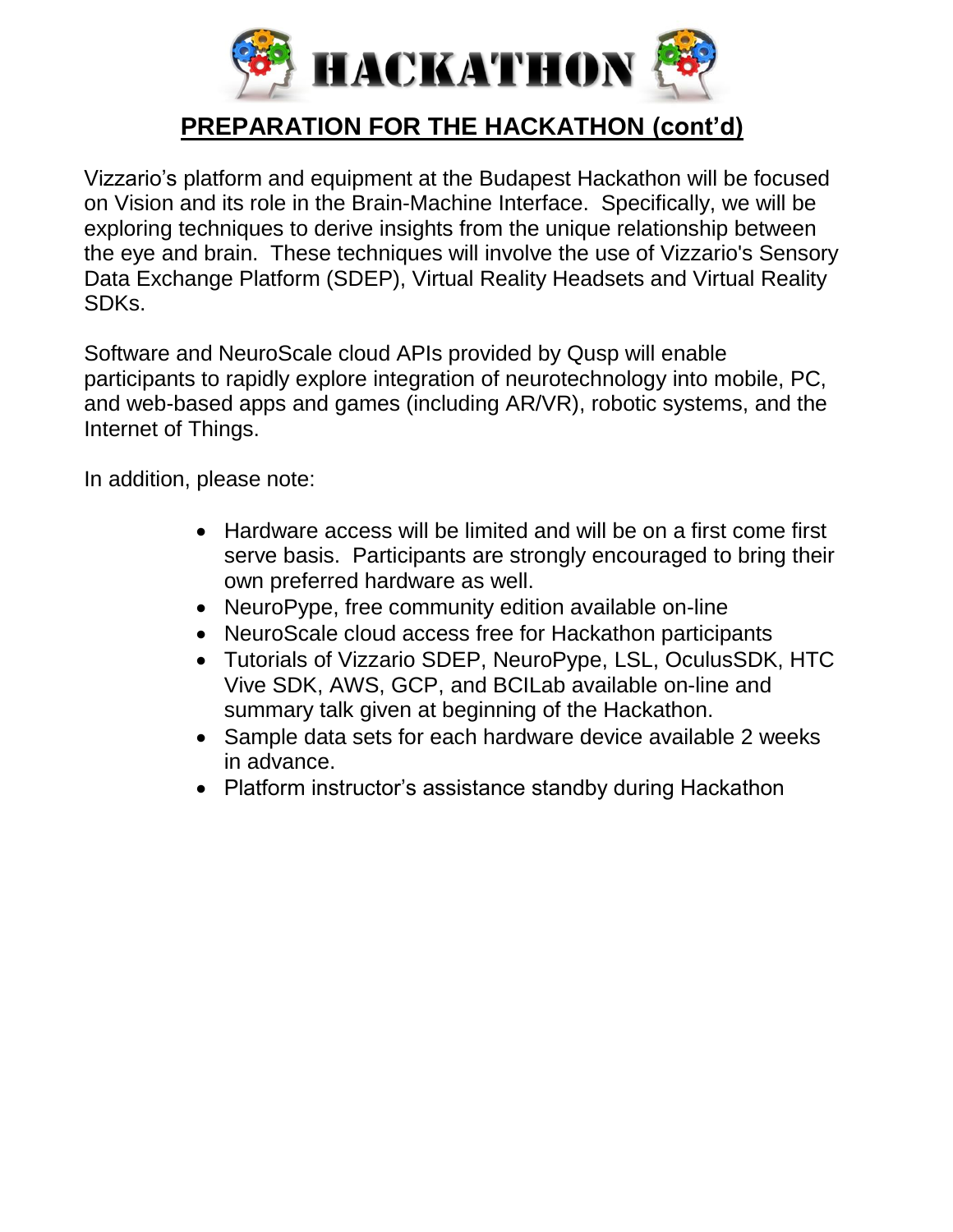

## **ACTIVITY DESCRIPTION**

The Hackathon will begin with a summary talk about various BCI platforms (several are open source). Participants will gain additional knowledge and familiarity with software tools and hardware. Individuals and Teams will submit their project title in the morning of the first day and specify their chosen hardware and software platforms. The Hackathon could use the provided hardware to get the data and build applications or use the sample datasets for their applications. Hackers can create their own application or technology extension for their project. Internet access will be provided.

Professional teams will also be participating to develop applications during the Hackathon to demonstrate full potential of some of the sponsored hardware/software.

The evening of the first day will be set up with discussions of progress and obstacles encountered. Participants can continue their project or to brew their ideas through social interactions with peers, instructors, and manufacturer representatives throughout the evening, entertained with food and beverages.

The second day will continue with more hacking. The submission of final prototype/ product/ analysis/ proof will be expected by 2 pm on the second day. With demonstrations by participants, the Expert Panel will conduct evaluations to determine the winners.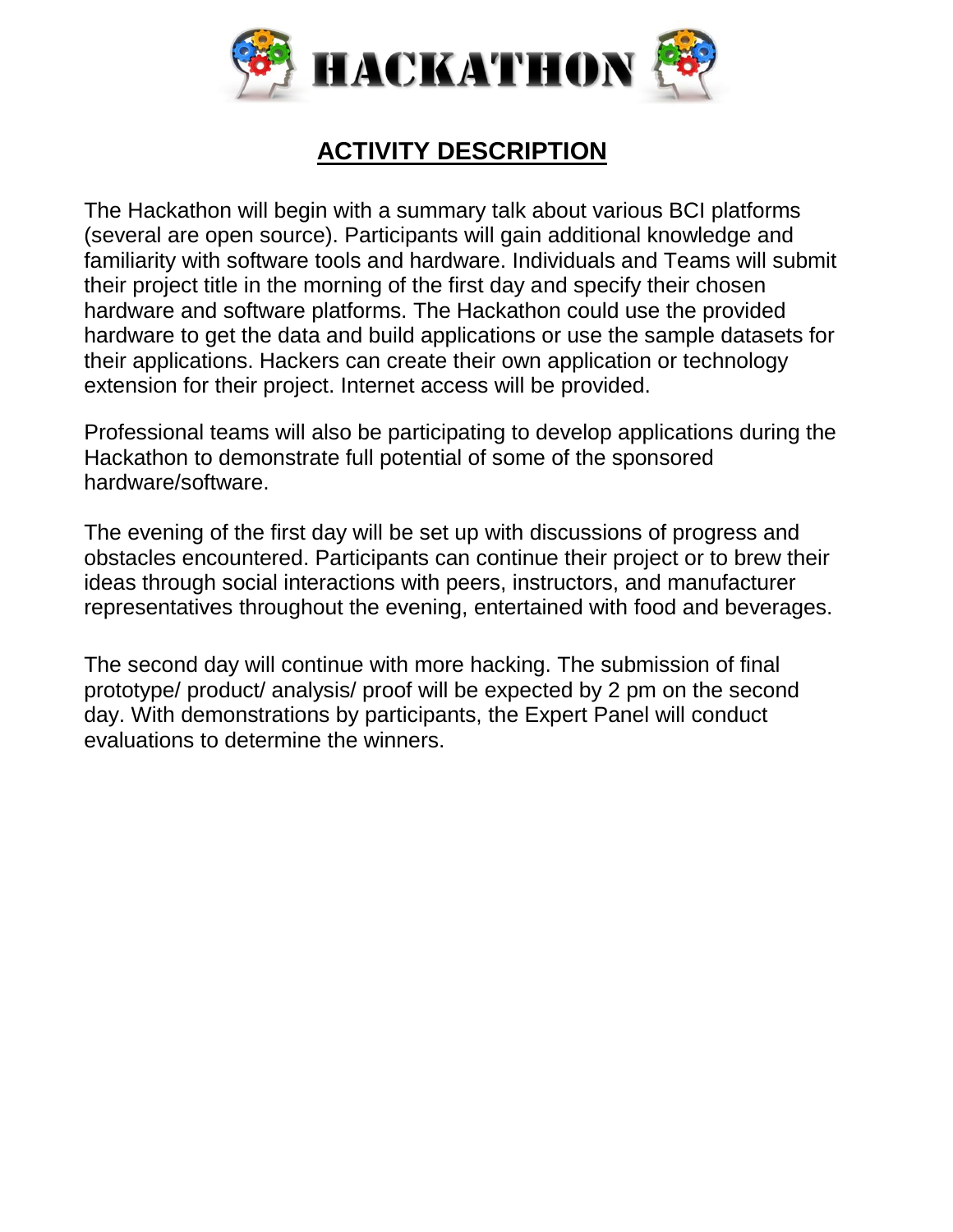

## **JUDGING CRITERIA**

The judging criteria shown below will determine hacker's winning potential. Depending on the number of teams participating, professional teams will be judged in a separate category than student teams.

#### INNOVATION

- $\bullet$  Is the project unique or have a different take on an existing / similar idea?
- What makes the project special?
- Is the idea behind the project creative? Ambitious? Positive?

### EXECUTION

- $\bullet$  Does the application (e.g., game) demonstrably work?
- Is the technical achievement significant considering the time spent on development (whether weekend only or time involved prior to Hackathon)?
- Does the implementation and user experience serve the idea well?
- Does the project presentation convey the idea and process behind it well?

### IMPACT

- How large is the market for this prototype?
- Will it have a potential impact on people's health & wellbeing, the gaming industry or wearable devices market, or any other meaningful contribution to the field?
- Does the project stand a chance in the real world? Will it cater to an audience outside of the Hackathon?
- What are the shortfalls?